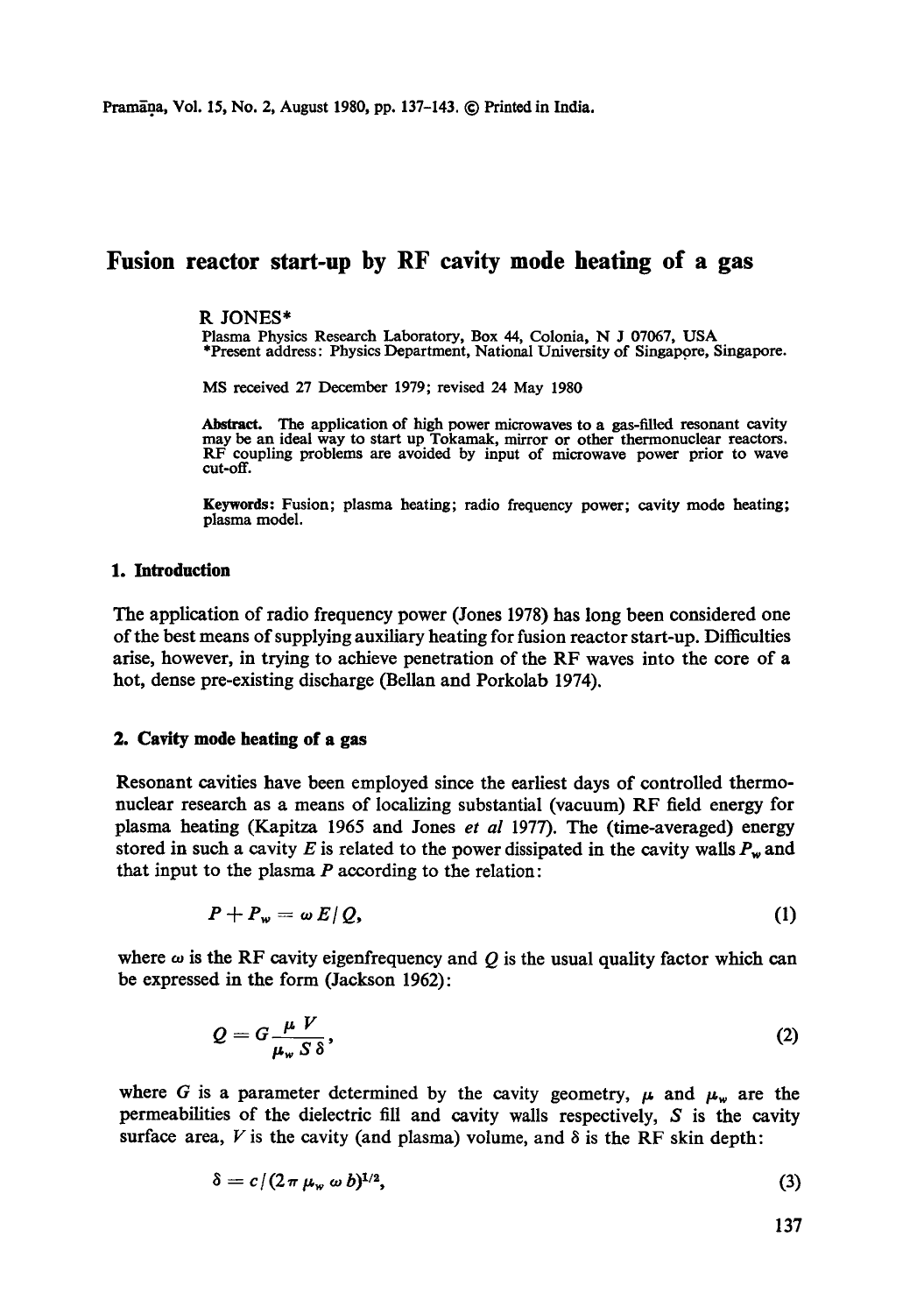with  $c$  the speed of light and  $b$  the wall electrical conductivity. In radio frequency plasma circuitry used todate Q has typically been limited to values of  $\sim$ 2000 (Motz and Watson 1967). The use of superconductors could increase this.

The energy deposition profile for such devices is dependent upon the particular cavity geometry and mode of excitation chosen. As a specific example we might choose a right circular cylindrical cavity oriented along the  $z$  axis having a length  $d$ and radius R. For the lowest order  $TM_{010}$  mode the fields will be of the form (Jackson 1962):

$$
E_z = E_0 J_0 (2.405 \rho/R) \exp(-i \omega t), \qquad (4)
$$

$$
B_{\phi} = -i \left( \mu \epsilon \right)^{1/2} E_0 J_1 \left( 2.405 \rho/R \right) \exp \left( -i \omega t \right), \tag{5}
$$

where J is the Bessel function,  $\phi$ ,  $\rho$ , and z are the usual cylindrical coordinates, and t is the time. The resonant frequency is just:

$$
\omega_{010} = 2.405 \, c / (\mu \, \epsilon)^{1/2} \, R,\tag{6}
$$

where  $\epsilon$  is the conventional permittivity. Since substantial gas ionization could adversely perturb the deposition profile suggested by equations (4) and (5) we consider instead the addition of an (initially) unionized neutral gas to the cavity. This gas will subsequently be ionized at a rate given by (Drawin 1967):

$$
\dot{n}_e\Big|_{\text{ionize}} = \frac{371 \ n_e \ n_n \exp(-15.6/T_e)}{(15.6 + T_e/T_e) (T_e)^{1/2}} \Big|_{\text{15.6} + 20 \ T_e} + \ln\left(\frac{19.5 + 1.25 \ T_e}{15.6}\right)\Big|, \tag{7}
$$

in hydrogen gas, where  $n_e$  and  $n_n$  are the (time-varying) plasma and neutral gas densities respectively (in 10<sup>9</sup> cm<sup>-3</sup>), and  $T_e$  is the electron plasma temperature (in eV).

The presence of dissipation in the cavity gives rise to a decline in stored RF energy of the form:

$$
E(t) = E(t=0) \exp(-\omega t/\mathcal{Q}), \qquad (8)
$$

where  $Q/\omega$  is the time constant of the decay. Provided that  $Q/\omega$  is not too small compared to the heating time a substantial fraction of the input RF energy will go into the plasma. The RF might be self excited by suitable beam-plasma instabilities if need be.

#### **3. The plasma model**

The power  $P$  that must be input to form the thermonuclear plasma is obtained from a simple zero-dimensional ('point model') computer code (Sprott and Strait 1976). The plasma density  $n_e$  is obtained as a function of time, by integration of,

$$
\dot{n}_{e} = \dot{n}_{e} \big|_{\text{ionize}} - \dot{n}_{e} \big|_{\text{diffuse}} - \dot{n}_{e} \big|_{\text{end loss}}, \tag{9}
$$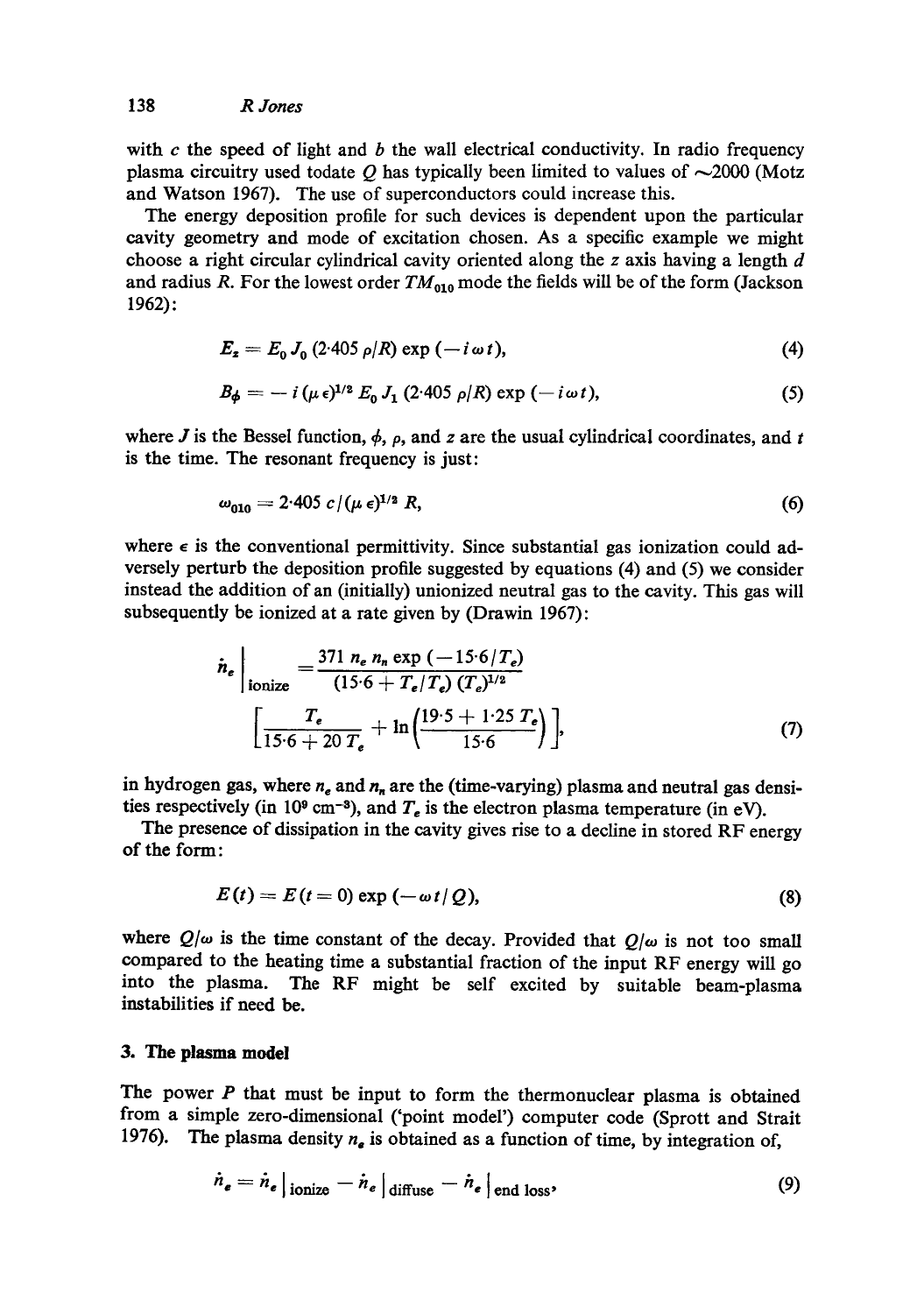with  $n_n(t)$  the (time-dependent) neutral gas density given by:

$$
n_n(t) = n_n(t = 0) - n_e(t),
$$
\n(10)

for times short compared to the reactor particle confinement time (typically  $\geq 1$  sec). The cross-field diffusion loss is given by (Kovrizhnykh 1969):

$$
\dot{n}_e\Big|_{\text{diffuse}} = \frac{\frac{1}{3}n_e^2}{B^2 R^2 T_e^{1/2}} + \frac{n_e n_n T_e}{B^2 R^2} 10^{-3}.\tag{11}
$$

Modifications to the parameters in (11) permit the modelling of the usual pseudoclassical wave induced 'anomalous' plasma transport (Artsimovich 1972 and Jones 1980). (Wave induced reductions in the plasma resistivity may also reduce the crossfield diffusion if  $D_{\perp B} \propto \eta_{\perp B}$ ).

End loss (if any) along open field fines is given by (Jones 1979):

$$
\dot{n}_e \Big|_{\text{end loss}} = \frac{2 n_e A (T_e + T_i)^{1/2}}{V} \times 10^5, \tag{12}
$$

where  $T_i$  is the ion plasma temperature (in eV) and A is the loss area (in cm<sup>2</sup>).

The electron temperature at each time step is found by integration of:

$$
\dot{T}_e = \frac{1}{n_e} \left( \frac{2}{3} \dot{U}_e - T_e \dot{n}_e \right),\tag{13}
$$

where the electron power density is just:

$$
\dot{U}_e = \dot{U}_e\big|_{\text{DT}} + \left. \dot{U}_e \right|_{\text{RF}} - \dot{U}_e\big|_{\text{ionize}} - \dot{U}_e\big|_{\text{brem}} - \dot{U}_e\big|_{\text{ions}} \n- \dot{U}_e\big|_{\text{diffuse}} - \dot{U}_e\big|_{\text{end loss}} - \dot{U}_e\big|_{\text{impurity}}.
$$
\n(14)

The RF power input is:

$$
\dot{U}_e\Big|_{\rm RF} = 2 \times 10^9 \frac{P}{\bar{V}} \tag{15}
$$

where  $P$  is expressed in watts. Fusion alpha heating enters through:

$$
\dot{U}_e\big|_{\text{DT}} = \frac{1}{4} n_e^2 \left\langle \sigma v \right\rangle_{\text{DT}} E_{\text{F}},\tag{16}
$$

where  $E_F$  is the fusion energy release (3.52 MeV for the DT alpha particle, the energetic neutron escapes the plasma and heats the blanket) and the rate coefficient is:

$$
\langle \sigma v \rangle_{\text{DT}} = 2.87 \times 10^{-16} - 8.78 \times 10^{-20} T_i + 1.02 \times 10^{-23} T_i^2 - 3.74 \times 10^{-28} T_i^3 + 4.93 \times 10^{-33} T_i^4. \tag{17}
$$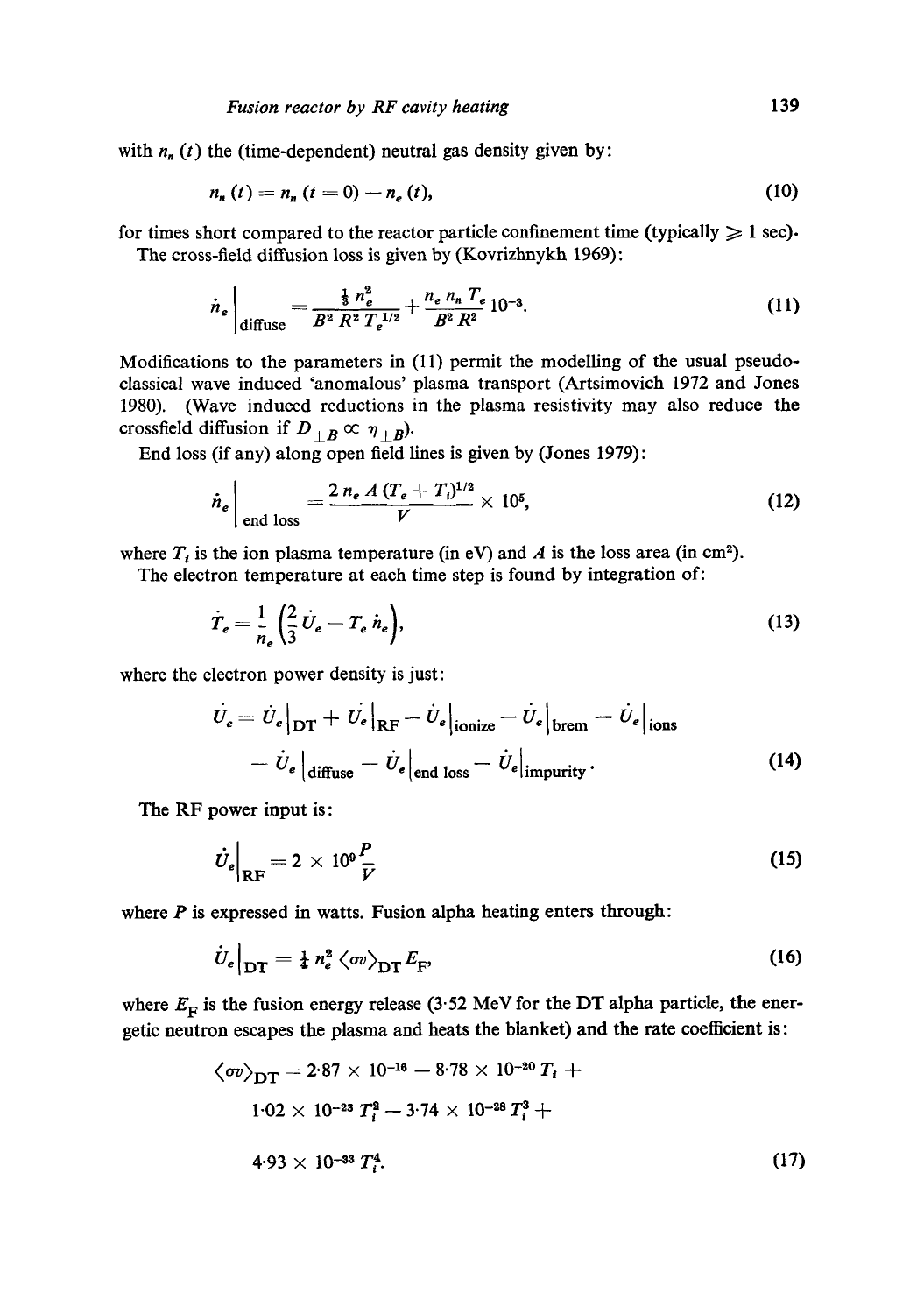We assume here that the alphas give up their energy to electrons (by classical or anomalous processes) on a time scale faster than the times of interest.

Impurity radiation loss has been modelled for an (equilibrium) iron contaminant (a pessimistic assumption):

$$
\dot{U}_e\Big|_{\text{impurity}} = 2 \times 10^9 G n_e n_I,\tag{18}
$$

where:

 $G = 3.3\!\times\!10^{-28}\,T^{1/2}$ 

+ 1·4×10<sup>-27</sup>×1·21×exp-0·194(13·12 (
$$
|\log (T/13\cdot0)|
$$
)<sup>1·43</sup>+1)<sup>0·701</sup>  
+ 1·9×10<sup>-27</sup>×2·11×exp-0·744(17·94 ( $|\log (T/13\cdot0)|$ )<sup>2·24</sup>+1)<sup>0·447</sup>  
× (1-exp[- $(T/6\cdot4)$ )<sup>2·3</sup>])  
+ 5·1×10<sup>-27</sup>×2·75×exp-1·01(114·6 ( $|\log (T/6\cdot0)|$ )<sup>2·95</sup>+1)<sup>0·340</sup>  
+ 6·6×10<sup>-27</sup>×3·79×exp-1·33(23·41 ( $|\log (T/1\cdot4)|$ )<sup>2.17</sup>+1)<sup>0.460</sup>  
+ 4·0×10<sup>-26</sup>×14·50×exp-2·67(60·69 ( $|\log (T/0\cdot45)|$ )<sup>3·56</sup>+1)<sup>0·281</sup>, (19)

and

$$
T = T_e \times 10^{-3} \ge 0.4
$$
 with  $n_I$  the iron density in cm<sup>-3</sup>.

Ionization losses are accounted for by:

$$
\dot{U}_e \bigg|_{\text{ionize}} = \dot{n}_e \bigg( E_I + e \ V_p + \frac{3}{2} T_e \bigg), \tag{20}
$$

where  $E_I$  is the gas ionization energy, e is the electronic charge, and  $V_p$  is the plasma potential. For most applications we can take:

$$
eV_p = T_e \ln \left[ (m_i/m_e)^{1/2} \right], \tag{21}
$$

where  $m_l/m_e$  is the ion-to-electron mass ratio (for hydrogen).

The Bremsstrahlung power loss is included by:

$$
\dot{U}_e|_{\text{brem}} = 10^{-4} n_e^2 T_e^{1/2},\tag{22}
$$

and the electron-ion collisional power transfer gives:

$$
\dot{U}_e\Big|_{\text{ions}} = \frac{2 \cdot 3 \, n_e^2 \, (T_e - T_i)}{T_e^3 \, n_e} \ln \left[ \frac{5 \cdot 2 \times 10^{11} \, T_e^3}{n_e \, (40 + T_e)} \right]. \tag{23}
$$

The cross-field diffusion loss is given by:

$$
\dot{U}_e \Big|_{\text{diffuse}} = 2.5 \ T_e \ \dot{n}_e \Big|_{\text{diffuse'}} \tag{24}
$$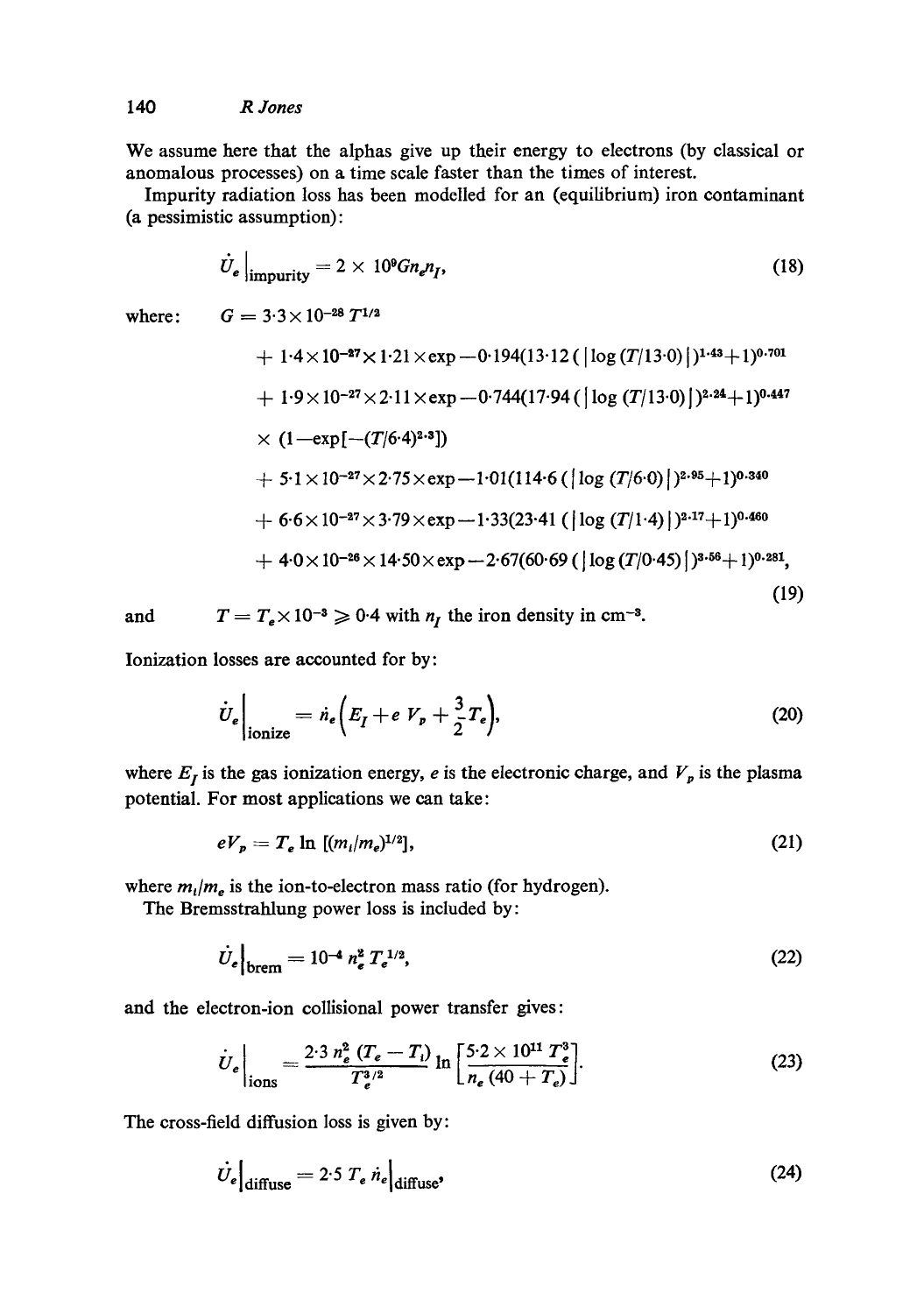and the end loss is just:

$$
\dot{U}_e|_{\text{end loss}} = 2 T_e \dot{n}_e|_{\text{end loss}}.
$$
\n(25)

The ion temperature  $T<sub>t</sub>$  is obtained, as a function of time by integration of:

$$
\dot{T}_i = \frac{1}{n_e} \left( \frac{2}{3} \dot{U}_i - T_i \dot{n}_e \right). \tag{26}
$$

(By plasma neutrality  $n_e = n_i$ , the ion plasma density.) The ion power density is given by:

$$
\dot{U}_t = \dot{U}_e\big|_{\text{ions}} - \dot{U}_t\big|_{\text{CX}} - \dot{U}_t\big|_{\text{diffuse}} - \dot{U}_t\big|_{\text{end loss}},\tag{27}
$$

where the charge exchange loss is:

$$
\dot{U}_t\big|_{\text{CX}} = 0.0732 n_e n_n (T_i)^{3/2} (1 + 0.00585 T_i^{3/2}) \exp(-0.0582 T_i^{1/2}),
$$
\n(28)

and the cross-field diffusion loss is:

$$
\dot{U}_t\Big|_{\text{diffuse}} = 2.5 T_t \dot{n}_e\Big|_{\text{diffuse}}.\tag{29}
$$

Any end loss is accounted for by:

$$
U_t\Big|_{\text{end loss}} = 2 T_t \dot{n}_e\Big|_{\text{end loss}}.
$$
 (30)

The model equations (7) and (9) through (30) define a dependence of  $P$ , the plasma power required by equation (1), on the heating time (which should not greatly exceed the time constant defined by equation (8)).

#### **4. Discussion and conclusions**

The model equations described above have been exercised using a variety of different confinement assumptions but always subject to the required final plasma parameters

 $n_e \approx 10^{14}$  cm<sup>-3</sup>,

and  $T_e \approx 10,000 \text{ eV}.$ 

It is impossible here to discuss details of the time development and radio frequency power required without specializing our results.

Gardis (1974) suggested the possibility of RF-dfiven inertial confinement fusion wherein RF heating of a droplet occurs (in a very high  $Q$  superconducting cavity) in a time short compared to the pellet's hydrodynamic dissassembly time  $(\sim 10^{-9}$  sec). For such inertial confinement applications very high wave frequency (very short wavelength microwaves on the order of 1 mm or less) and cavity  $Q$  were required.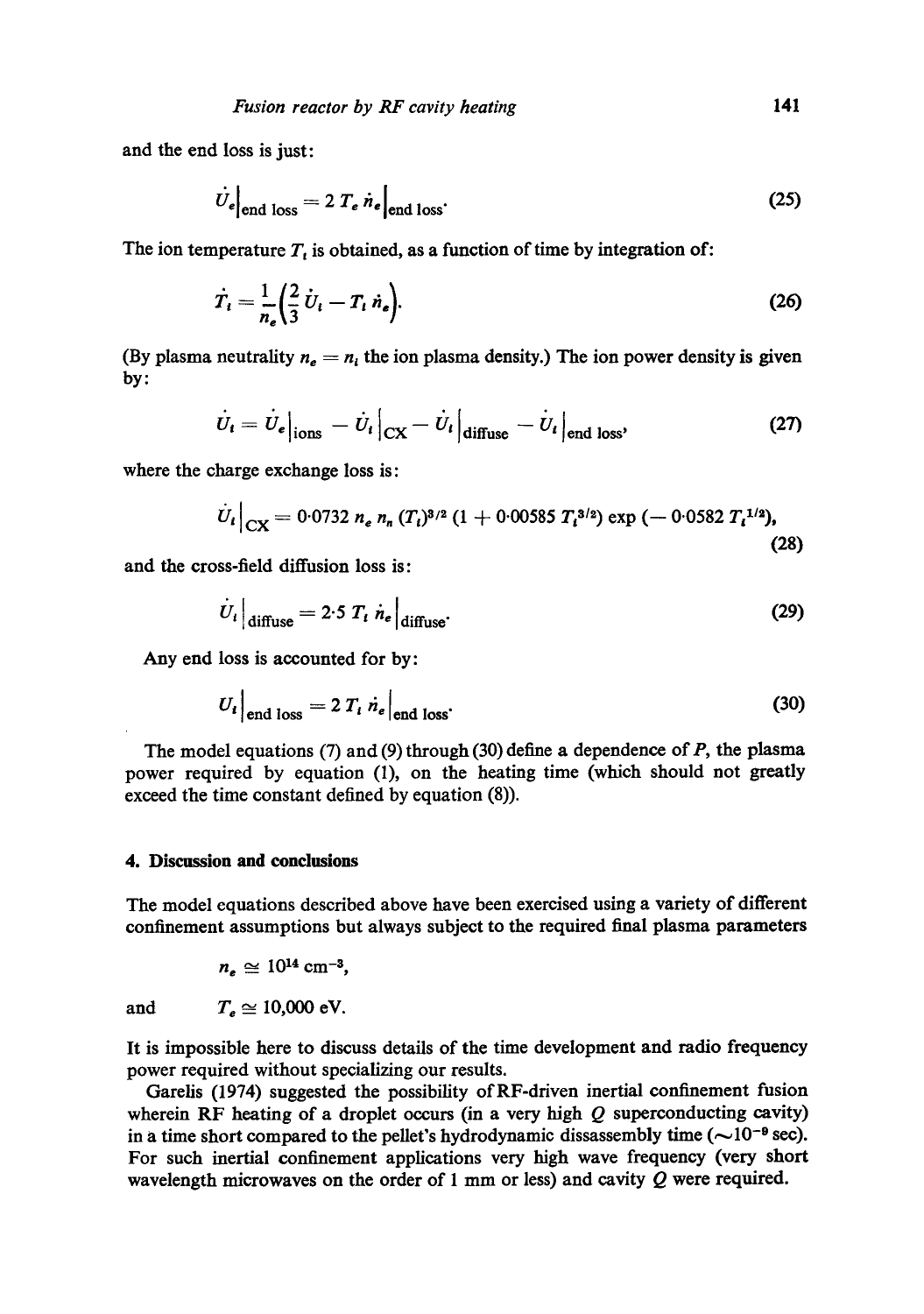In magnetic confinement applications, on the other hand, (Mega gauss cusps for instance) the results are rather more encouraging. Heating is easily accomplished on the (much longer) plasma confinement time scale (often  $> 1$  sec) and is, instead, limited by the cavity loss rate which is established by the  $Q/\omega$  decay time. With magnetic confinement in mind it is adequate to heat only the clectrons on this cavity time scale since ion-electron equilibration can occur subsequently (by classical or other processes, on a time scale closer to the energy confinement time  $\tau_E$  previously mentioned, just as it occurs in conventional RF, beam, and turbulent heating of many magnetic fusion experiments).

Figure I shows the time development of plasma dcnsity and temperature for a hypothetical closed toroidal confinement system having  $\tau_F = 1$  sec and with an RF input power (at 30 GHz) of 75 MW/cm<sup>-3</sup>. For this calculation the neutral fill gas density was set at  $10^{14}$  cm<sup>-3</sup> (hydrogen) and the RF input was held constant until the plasma density reaches wave cut-off, at which time the RF is set to zero and the gas is allowed to burn itself out without further assistance.

We see from such numerical calculations that the plasma density has to exponentiate (from an arbitrarily established low initial level and electron temperature of 5 to I0 eV) a number of times before cut-off is reached. The energy which is deposited during this time is sufficient to subsequently burn out the gas, forming a fusion grade plasma (figure I). The RF coupling is not affected by the (sufficiently tenuous) plasma below cut-off, hence justifying our neglect of the usual plasma wave attenuation phenomena (Jones 1978). Cut-off is typically reached in times short enough to ensure that a reasonable fraction of the incident power  $(\sim 10 \frac{\nu}{\omega})$  appears as plasma energy (the rest being lost in the cavity walls). Modest levels of impurity ions (but  $n_I \ll n_e$ ) are not seen to alter these conclusions. Alpha particle energy input is negligible. It might be possible to reduce  $P$  and rapidly heat ions electrostatically by using aerosols rather than a pure gas fill.



**Figure 1. of time.**  Evolution of the plasma electron density and temperature as a function